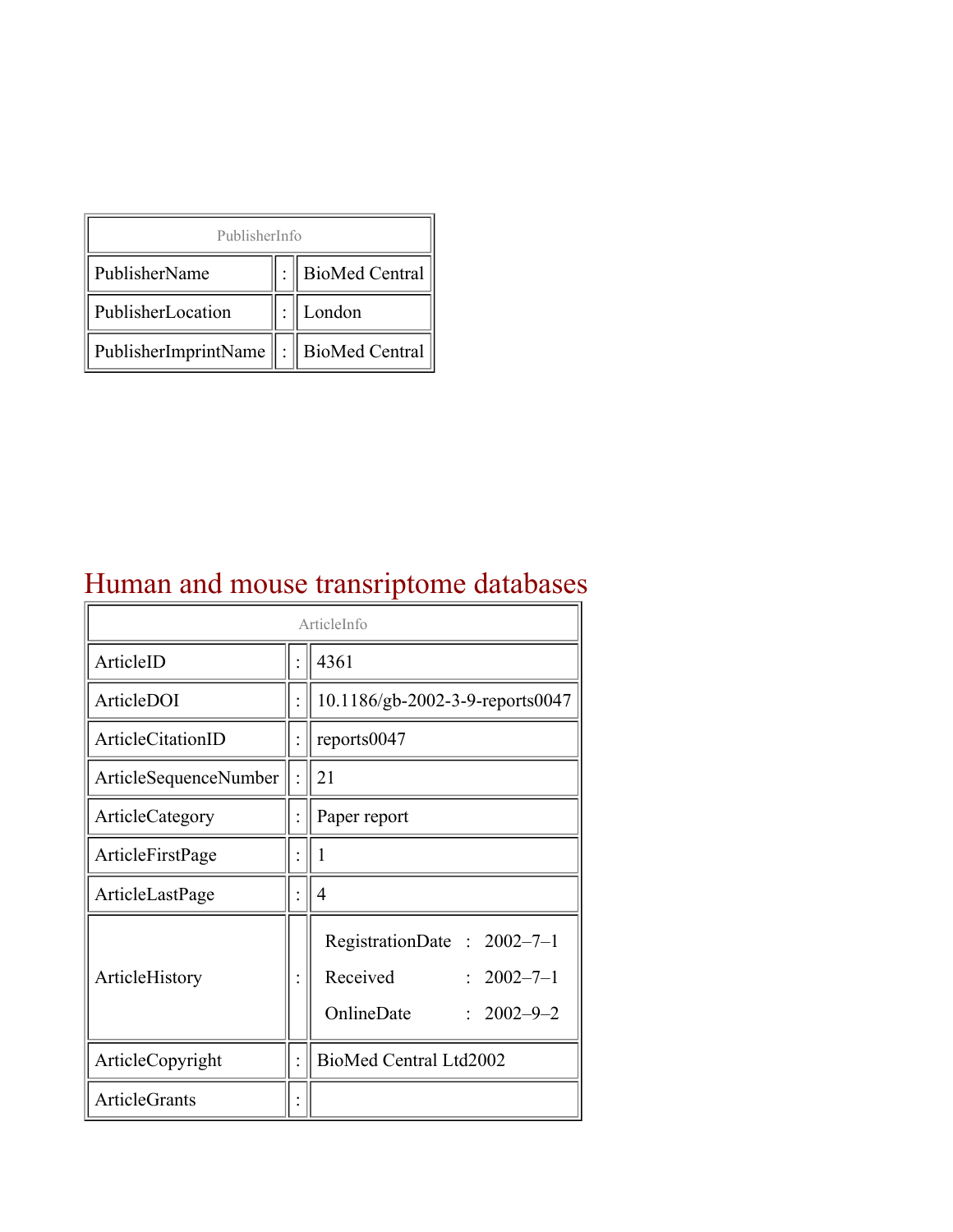| ArticleContext |  |
|----------------|--|
|                |  |

ArticleContext : 130593399

#### Chris Berrie

#### Summary

The specificity of tissue transcriptional activities may be understood via high-throughput geneexpression profiling of a significant fraction of the human and mouse transcriptomes

# Significance and context

High-throughput gene-expression profiling is now used to define the normal transcriptome, to identify further potential markers for disease, and to augment annotation of genes with no known physiological function. Data generated by such methods are being included in a number of reference databases that can be accessed over the worldwide web. The study by Su *et al.* continues this trend, providing a free, publicly accessible and searchable website that represents a significant fraction of the human and mouse transcriptomes across diverse tissue types. The expansion in the number of gene-expression databases is just beginning, but will allow us to make combined analyses of the whole transcriptome. In turn, these analyses will enable us to define new networks of interactions, while also helping us to make informed decisions relating to specific gene(s) or protein(s) of interest.

### Key results

The authors have analysed 25 different human and 45 different mouse tissues using the Affymetrix human (U95A) and mouse (U74A) high-density oligonucleotide arrays and the GENECHIP 3.2 software. The principal result of this study is the generation of their human and mouse transcriptome databases. The paper includes a brief outline of how the databases can be used, although these suggestions are secondary to the information itself and are essentially based on specific ways of representing or grouping the data; for example, tissue specificity of gene expression within and between human and mouse, potential definition of gene function, and potential markers for human disease.

# Links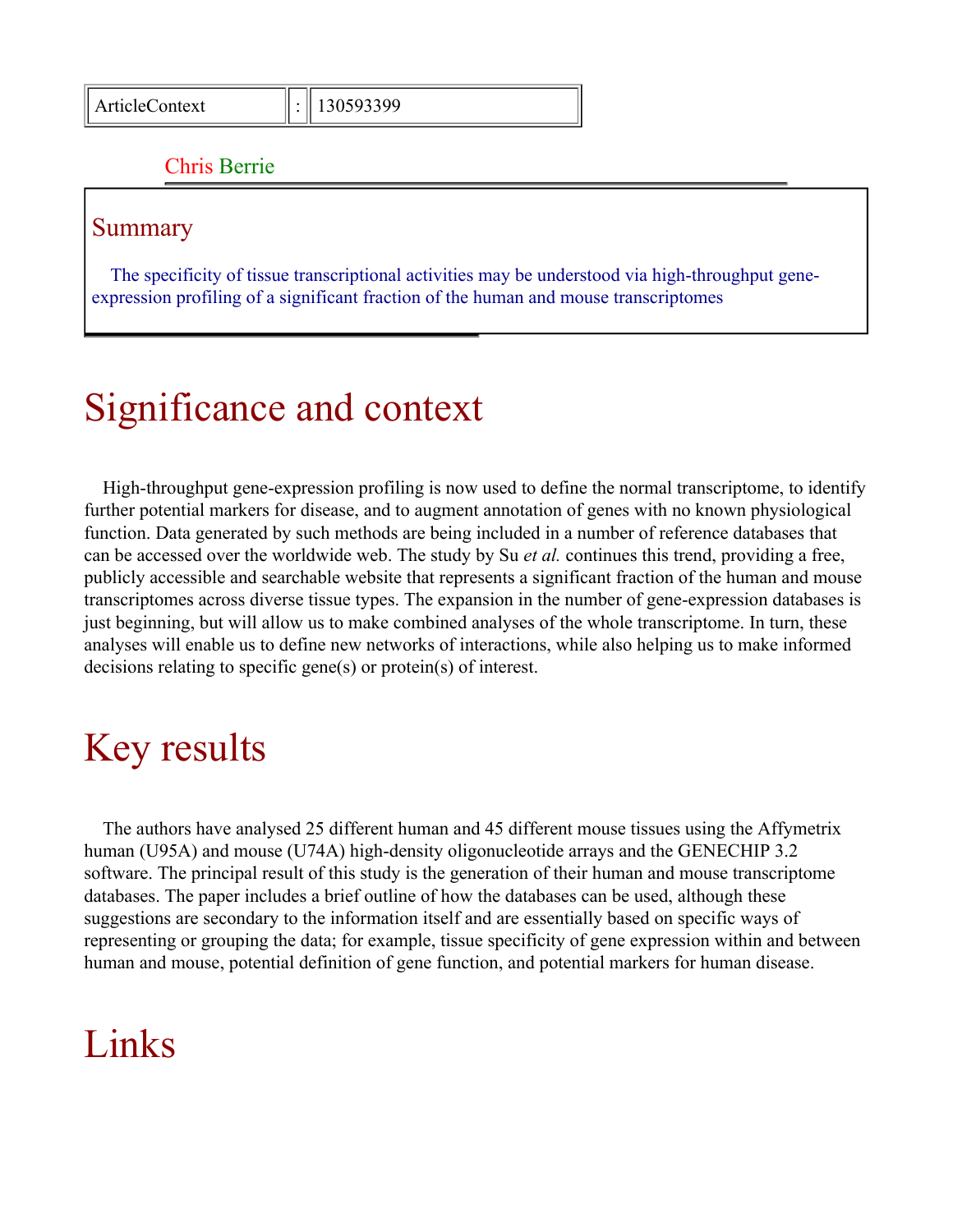Supplementary data to *Proc Natl Acad Sci USA* 2002, **99:**4465-4470 are available as [Table 1, Tissue](http://www.pnas.org/cgi/data/012025199/DC1/1)[specific gene expression in human](http://www.pnas.org/cgi/data/012025199/DC1/1) and [Table 2, Tissue-specific gene expression in mouse](http://www.pnas.org/cgi/data/012025199/DC1/2). The Genomics Institute of the Novartis Research Foundation provides a [Gene Expression Atlas](http://expression.gnf.org). In addition various tools are available for analyzing such data, including cluster analysis (CLUSTER) and visualization (TREEVIEW), which can be downloaded from the website of [Michael Eisen](http://rana.lbl.gov/EisenSoftware.htm), finding promoter region conserved motifs: [\(AlignACE\)](http://atlas.med.harvard.edu/) and ([SCANACE\)](http://www.scanace.com/en/index.php); and finding potential human/mouse orthologs - [LocusLink](http://www.ncbi.nlm.nih.gov/LocusLink/).

### Reporter's comments

The main benefit of this study to biomedical research is the availability of the searchable database. This has allowed the massive amount of data obtained to be available to others, particularly as the actual retrieval of the data does not in itself provide anything conclusive. Indeed, the large amount of data of unknown significance that are generated by a single-throughput analysis can in itself be defeating. The authors have also expanded their study in an attempt to rationalize and confirm their data through their own examples of the types of analyses to which the data can be subjected. This is combined with a number of specific examples in each class of analysis, although some of this information could also be said to be potentially misleading. To take but one example: as detailed by the authors, the enriched expression of the orphan G-protein-coupled receptors (GPCRs) GPR31 and GPR9 in the pancreas could indicate they have a role in digestion or hormone secretion; however, the arginine vasopressin AVPR2 GPCR (which is known to be expressed predominantly in the kidney tubule) shows a lack of kidneyspecific expression here. Thus, the data need careful consideration and continual expansion in order for researchers to trust that tissue specificity does indeed give potential functional information.

The authors also consider one of the potentially biggest areas of benefit that such analyses will provide in the future: the identification of markers of human carcinomas. They analyzed a cross-section of normal tissues, normal prostate and prostate cancer samples with a view to providing an analysis for potential markers for prostate cancer. In this case, at least, the authors provided a wider variety of prostate tumor samples (24), although this could also be self-defeating because of the potential variety of tumor types and progression stages seen even within a single tissue type. Furthermore, if one considers the top eight gene candidates as individual 'markers', a cross-check through the authors' database indicates that only one (Hs.301947) showed a high level of expression in their prostate cancer sample, with most appearing to be more prostate-specific than prostate-carcinoma-specific. Even with the wider inclusion of prostate cancer samples, therefore, any data obtained at this level need to be taken as merely indicative. At the same time, it is unfortunate that normal human mammary tissue was not included in the analysis, as this is one area of gene-expression profiling that would be further used by others already involved in the search for mammary tumor markers. Despite these criticisms of the 'supporting data' provided, if the study is accepted as comprising the collecting of the data then the authors have succeeded in providing a potentially very useful and usable analysis.

## Table of links